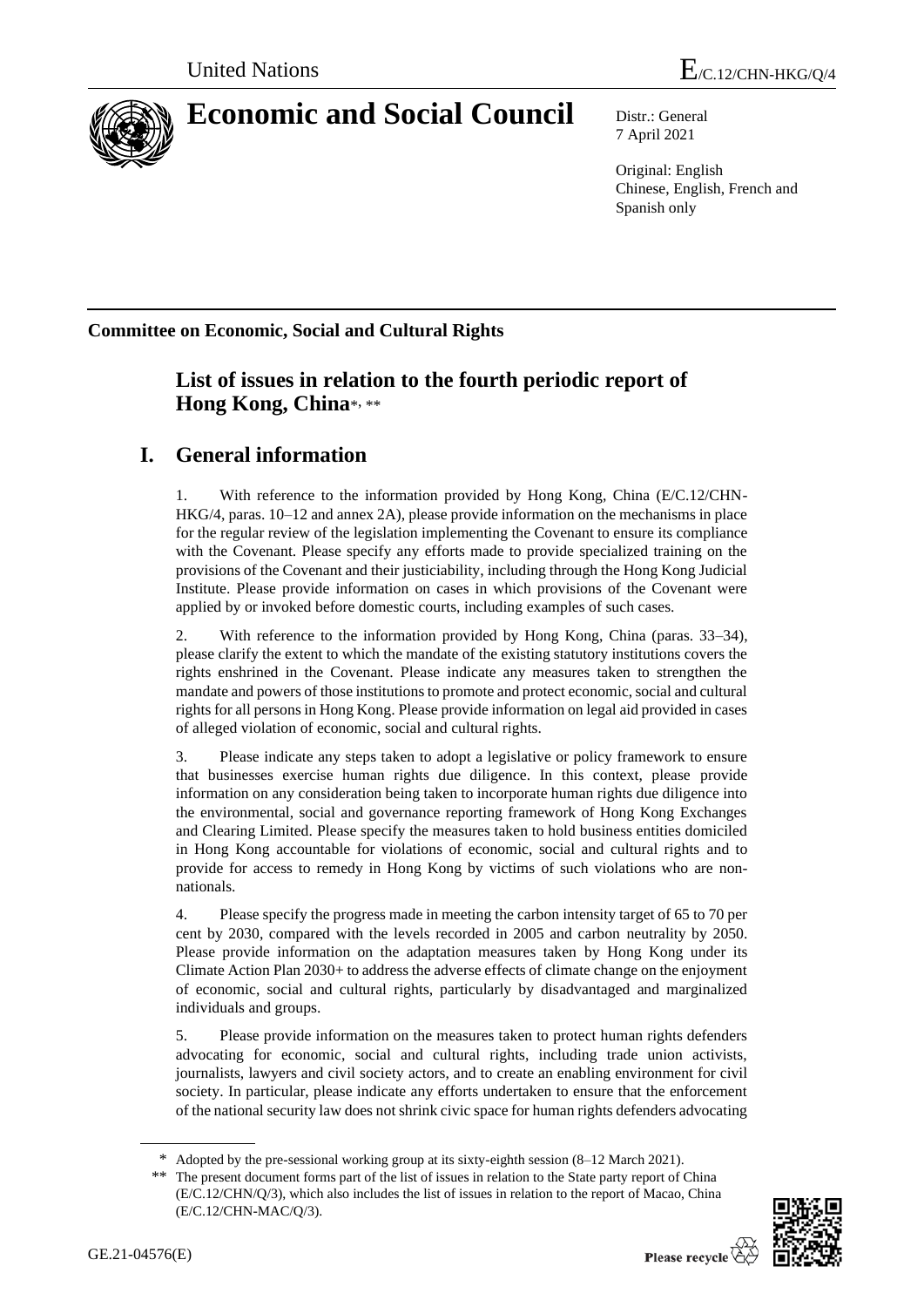for economic, social and cultural rights. Please provide information on any measures taken to address reports that pro-democracy activists and their families are facing discrimination and retribution in accessing employment, social protection, housing, health care and education.

### **II. Issues relating to the general provisions of the Covenant (arts. 1–5)**

#### **Maximum available resources (art. 2 (1))**

6. In order for the Committee to assess whether Hong Kong, China, is using the maximum available resources to realize the rights recognized in the Covenant, please provide information on the evolution over the past 10 years of:

(a) The proportion of the population living below the poverty line as defined at the national level, before and after taxes and transfers;

(b) The levels of income inequality, defined as the ratio between the total income accruing to the richest decile of the population and the total income of the poorest 40 per cent of the population, before and after taxes and transfers;

(c) The levels of wealth inequality, defined as the ratio between the assets owned by the richest decile of the population and the assets owned by the poorest 50 per cent of the population;

(d) The proportion of public revenue that is financed through taxes;

(e) Tax rates levied on corporate profits and on personal income, value-added tax (exclusive of value-added tax on luxury items, tobacco, alcohol, sugary drinks and snacks, and petrol and diesel) and the percentage of total revenue from personal income tax that is collected from the richest 10 per cent of the population;

(f) Public expenses as a percentage of gross domestic product and, within total public expenses, the proportion of the public budget that is dedicated to social priorities, including employment, education, food, health, water and sanitation, social security, housing and culture;

(g) Inflation-adjusted absolute levels of social spending.

#### **Non-discrimination (art. 2 (2))**

7. Please provide updated information on the steps taken to adopt comprehensive antidiscrimination legislation. Please clarify the legislative framework that provides for the prohibition of and protection from discrimination based on the grounds that are not covered by the four anti-discrimination laws, including age, language, religion, sexual orientation, gender identity and criminal record, and the avenues for victims of discrimination in such cases to seek legal remedy.

8. In anticipation of the replies of Hong Kong, China, to the list of issues adopted by the Human Rights Committee (CCPR/C/CHN-HKG/Q/4, para. 8), the Committee also requests Hong Kong, China, to provide information on:

The measures taken to address the discrimination and harassment faced by lesbian, gay, bisexual, transgender and intersex persons in accessing employment, housing, health care, education and social services, and the impact of those measures;

Any reviews carried out on the practice of early surgery and medical interventions on intersex children, and statistical data on the number of intersex children who have undergone such medical interventions;

(c) Any measures taken to recognize same-sex couples, including those married abroad, especially following the decision of the Hong Kong Court of First Instance in *Infinger Nick v. The Hong Kong Housing Authority* (4 March 2020).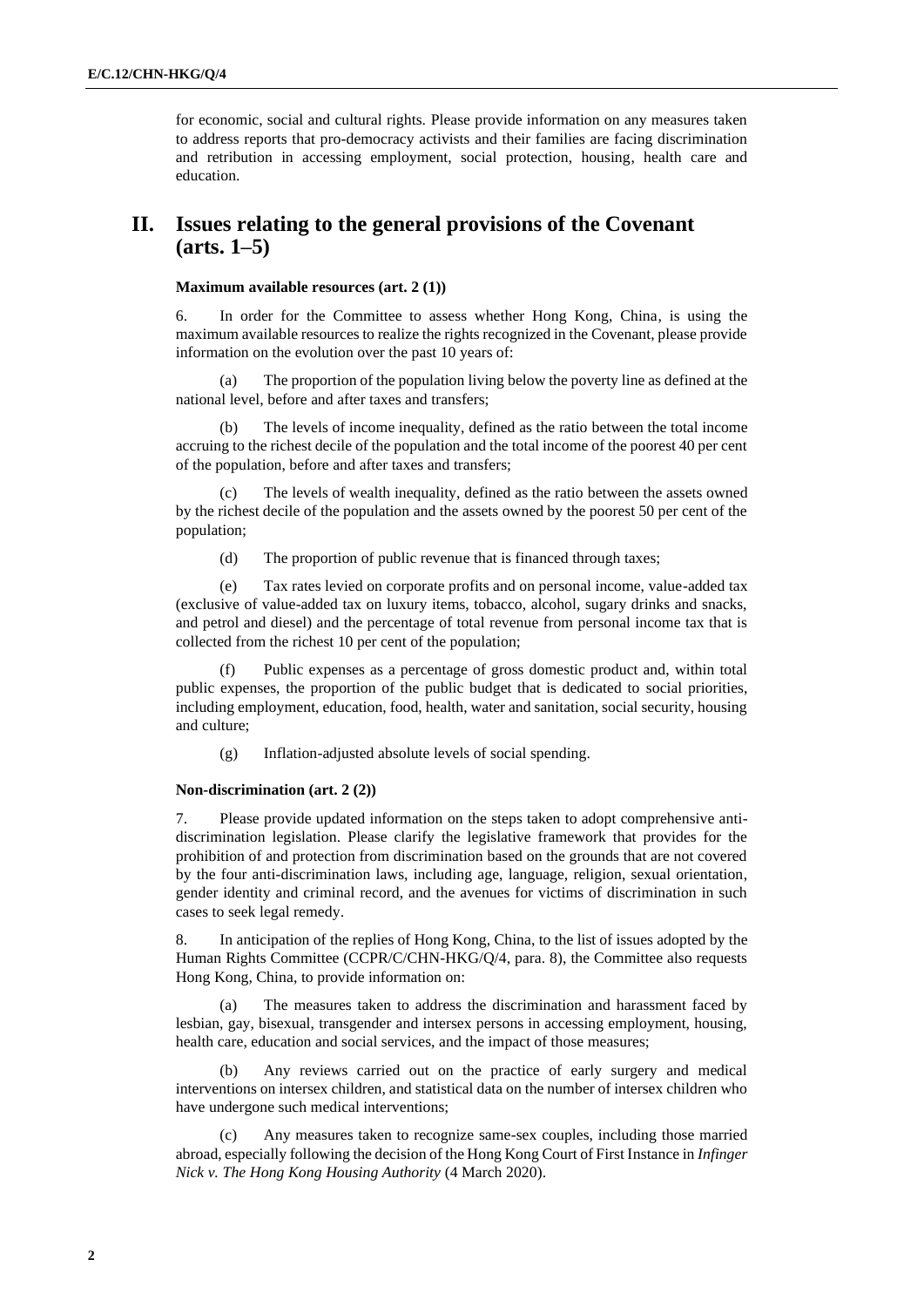9. Please indicate any steps taken to provide durable solutions to the status of persons claiming non-refoulement protection whose claim has been substantiated so as to enable them to enjoy their rights guaranteed in the Covenant. In particular, please provide information on any steps taken to:

(a) Consider recognizing their right to work during their stay in Hong Kong;

(b) Increase the level of assistance provided to these persons to a level sufficient to ensure a decent living;

(c) Develop any health policy guidelines for those persons and to improve the medical fee waiver programme for them in terms of the application process, the scope of health-care services covered by the programme and the awareness of the programme among them and medical personnel.

#### **Equal rights of men and women (art. 3)**

10. Please provide information on the measures taken to improve women's labour market participation. Please also indicate the efforts made to enhance the equal distribution of family responsibilities between men and women and, in particular, to increase the availability of public childcare services. Please provide information on the measures taken to ensure equal rights of women to access and use land and property and, in this context, please indicate the measures taken to address the discriminatory effects of the Small House Policy.

### **III. Issues relating to the specific provisions of the Covenant (arts. 6–15)**

#### **Right to work (art. 6)**

11. Please indicate the impact of the measures taken to address the high incidence of youth unemployment and include relevant statistical data. Please also indicate the impact of the measures taken to eliminate age discrimination in recruitment and in the workplace (E/C.12/CHN-HKG/4, para. 24).

12. Please indicate any measures taken to strengthen the legislative and policy framework prohibiting forced labour, including contemporary forms of slavery and servitude, and recruitment through human trafficking. In this context, please provide information on the status of the Modern Slavery Bill.

#### **Right to just and favourable conditions of work (art. 7)**

13. Please indicate the coverage of the statutory minimum wage and the measures taken to extend its coverage to all workers, including those in the informal economy and in nonstandard forms of employment. In addition, please provide information on the ratios of the statutory minimum wage to the average wage and to the median wage during the reporting period and on the measures taken to ensure that the statutory minimum wage provides workers and their families with a decent living.

14. Please indicate any progress made in adopting legislation or policies to regulate working hours, rest, leisure and periodic holidays with pay, and the measures taken particularly to address the excessive working hours of low-skilled workers. Please specify any efforts made to enhance the protection of workers in non-standard forms of employment in relation to their working conditions and social security. In this context, please indicate any steps taken to address reports of employers who circumvent the 418 Rule relating to continuous employment, including by inserting an unpaid break in the working periods, and to introduce the concept of "fixed-term employees" to the Employment Ordinance.

15. In anticipation of the replies of Hong Kong, China, to the list of issues adopted by the Human Rights Committee (CCPR/C/CHN-HKG/Q/4, para. 16), please provide information on:

(a) The steps taken to address the persistent difficulties faced by migrant domestic workers due to the two-week rule and the live-in requirement applied to them;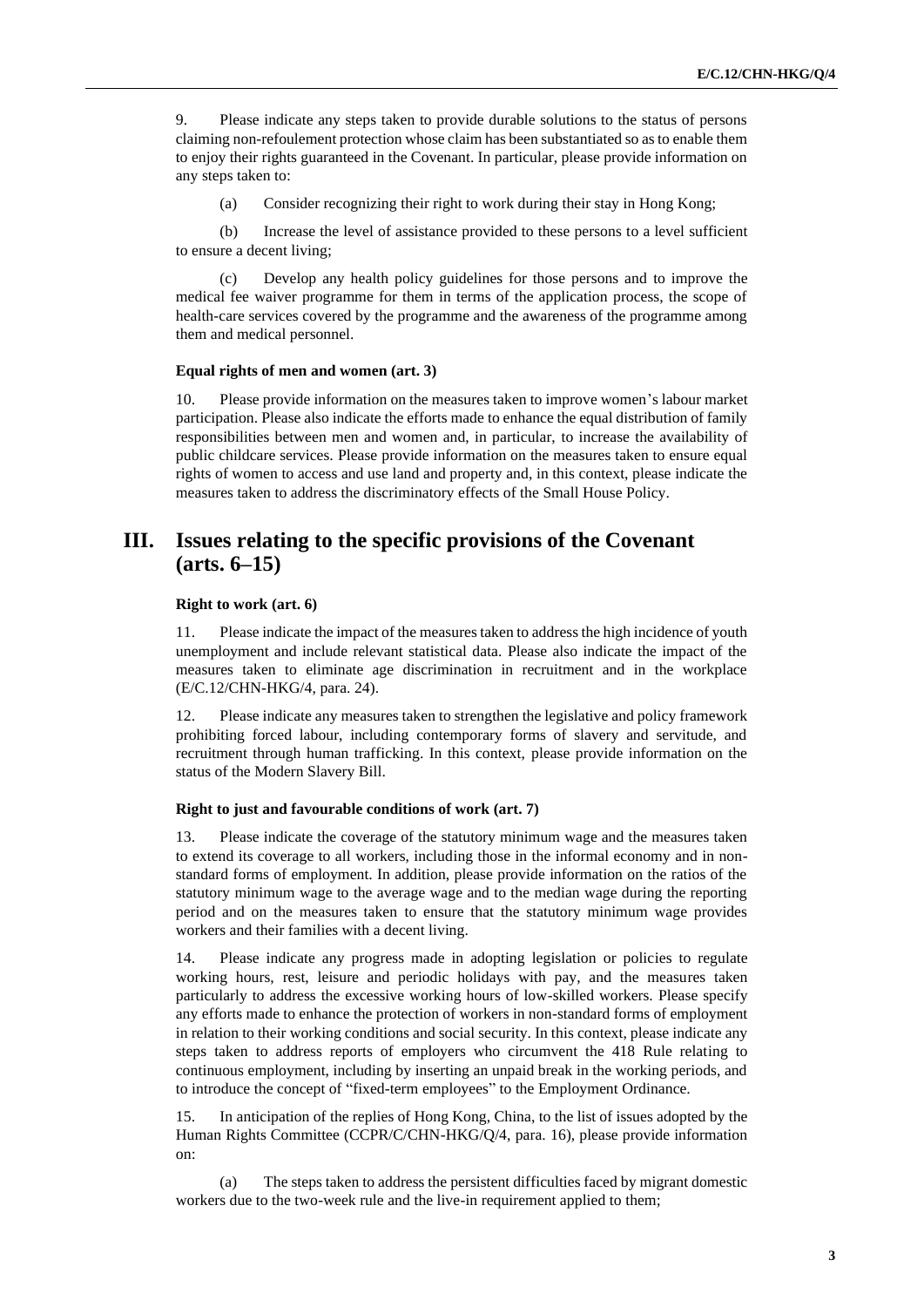(b) Any efforts made to ensure that the Minimum Allowable Wage provides domestic workers and their families with a decent living, and any standards or guidelines established for the accommodation, food and in-kind benefits provided by employers of migrant domestic workers and the compliance by employers with such standards or guidelines;

(c) The complaints filed by migrant domestic workers regarding their working and living conditions, and the inspections carried out;

The measures taken to address the adverse impact of the lockdowns introduced in response to the coronavirus disease (COVID-19) pandemic on the safety and health of migrant domestic workers.

#### **Trade union rights (art. 8)**

16. Please provide information on any steps taken to address the criticism that domestic laws, including the Trade Union Ordinance, the Public Order Ordinance and the national security law, hamper the exercise of the rights guaranteed in article 8 of the Covenant. Please indicate how effective the Employment (Amendment) (No. 2) Ordinance 2018 has been in ensuring the reinstatement of workers dismissed on unreasonable or unlawful grounds, including relevant statistical data in this regard. Please indicate what measures have been taken, if any, to combat discrimination and intimidation against workers engaged in trade union activities and what investigations have been carried out into such cases and their outcomes.

17. Please provide information on any legislation or policies adopted to strengthen the collective bargaining framework in terms of its scope, protection and enforcement. Please also provide information on the number of collective agreements concluded, the sectors to which they apply and the number of workers covered, and on any efforts made to increase the coverage of collective agreements. Please indicate what steps have been taken, if any, to consider allowing public servants not engaged in the administration of the State to exercise the right to collective bargaining.

#### **Right to social security (art. 9)**

18. Please provide information on:

The coverage of privately managed mandatory occupation-based contributory systems, including the Mandatory Provident Fund System, and any measures taken to expand the coverage and to ensure the adequacy of pension benefits to provide recipients with a decent living;

(b) The coverage of the Integrated Employment Assistance Programme for Selfreliance and the adequacy of the benefits in terms of their amount and duration, and the effectiveness of the employment support scheme launched in response to economic fallouts due to the COVID-19 pandemic;

(c) The implementation of the Guangdong Scheme and the Fujian Scheme, and any arrangements established for migrant workers to transfer their social security contributions to their country of origin upon return.

#### **Protection of the family and children (art. 10)**

19. Please provide information on the implementation of the Elderly Services Programme Plan, including the achievements and challenges faced in implementing the Plan. Please indicate whether any efforts have been made to ensure that policies and programmes relating to older persons, such as the Plan, are designed and implemented based on a human rights perspective.

#### **Right to an adequate standard of living (art. 11)**

20. Please indicate whether any framework policy has been adopted to eradicate poverty and any fiscal measures taken during the reporting period to facilitate poverty reduction. Please provide updated information on the impact of the measures taken (E/C.12/CHN-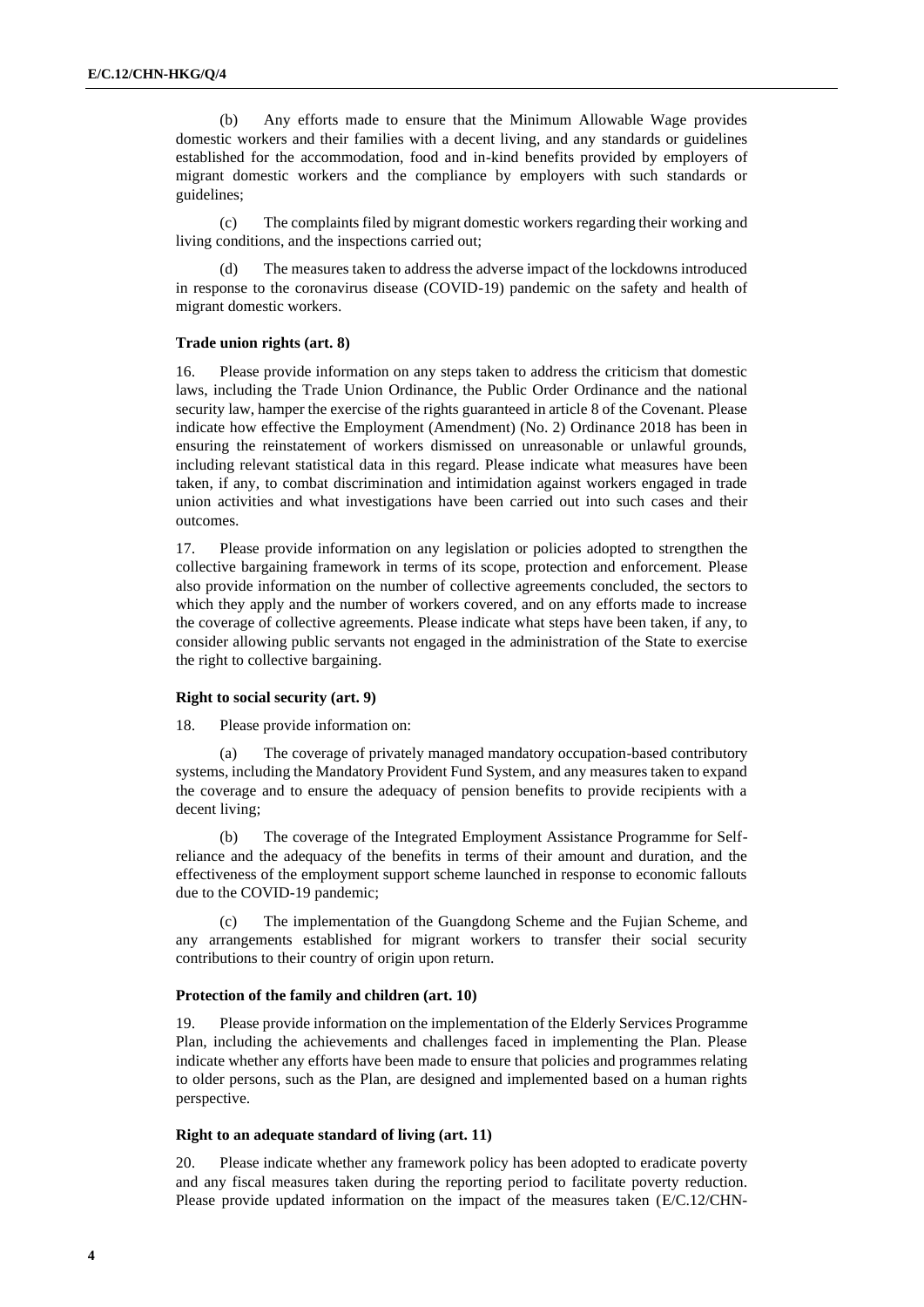HKG/4, paras. 127–129), particularly on children, older persons, persons with disabilities, and new arrivals from mainland China. Please specify the measures taken to reduce inequalities in income and wealth, and their effectiveness.

21. Please provide information on the measures taken under the Long Term Housing Strategy to increase the provision of affordable rental housing, and their effectiveness. Please also provide information on the effectiveness of rental housing subsidies provided to lowincome households and the measures taken to assist those low-income households that do not meet the financial eligibility threshold for public housing. In addition, please provide information on the legislative and policy framework in place to protect security of tenure, particularly of informal housing such as subdivided units, and the extent to which the measures taken by the Government have improved living conditions in subdivided units. Furthermore, please provide information on the complaint mechanisms for addressing housing issues and their effectiveness, and on legal aid available to those pursuing legal proceedings.

#### **Right to physical and mental health (art. 12)**

22. Please provide information on the outcomes of the measures taken to secure a sufficient number of doctors and other medical personnel (E/C.12/CHN-HKG/4, para. 134), and on the measures taken to address the uneven distribution of doctors and medical professionals in the public and private health-care sectors. Please specify the impact of the measures taken, such as the General Outpatient Clinic Public-Private Partnership Programme and the Voluntary Health Insurance Scheme, on the availability, accessibility, affordability and quality of health-care services. Please provide information on the efforts made to increase the budget allocation in the public health sector and to expand the scope and coverage of public health-care services.

23. Please indicate the steps taken to implement the recommendations of the Review Committee on Mental Health. Please provide information on the results of the implementation so far and indicate the progress achieved and challenges faced in implementing them.

#### **Right to education (arts. 13–14)**

24. Please provide information on any policy guidelines prepared on the education of children in an irregular immigration situation, especially those at the age of compulsory education, and any plans to extend the higher education fees for local students to non-resident students whose non-refoulement claims have been substantiated. Please also provide information on the effectiveness of the measures taken to implement the biliteracy and trilingualism policy (E/C.12/CHN-HKG/4, annex 13C), particularly their impact on students belonging to ethnic minority groups or newly arrived students from mainland China. Please indicate the progress made through the measures taken (E/C.12/CHN-HKG/4, paras. 168– 170 and annex 13D) in eliminating de facto discrimination against those students.

25. In anticipation of the replies of Hong Kong, China, to the list of issues adopted by the Human Rights Committee (CCPR/C/CHN-HKG/Q/4, para. 22) in relation to the allocation of funding for, and appointments to and management of higher education institutions, the Committee also requests Hong Kong, China, to indicate the measures taken to protect the academic freedom of staff and students in higher education from political and other pressures. In particular, please indicate any steps taken to ensure that the enforcement of the national security law, particularly provisions 9, 10, 16 and 38, does not undermine academic freedom. Please provide information on the cases of dismissal of university professors and the deregistration of a schoolteacher allegedly for manifesting their political views.

#### **Cultural rights (art. 15)**

26. Please indicate the measures taken to ensure access, without discrimination, to the benefits of scientific progress and its applications for everyone, especially for women, persons with disabilities and persons living in poverty. Please also indicate the measures taken to improve access to the Internet and to information communication technology, especially for disadvantaged and marginalized individuals and groups, and to ensure the free